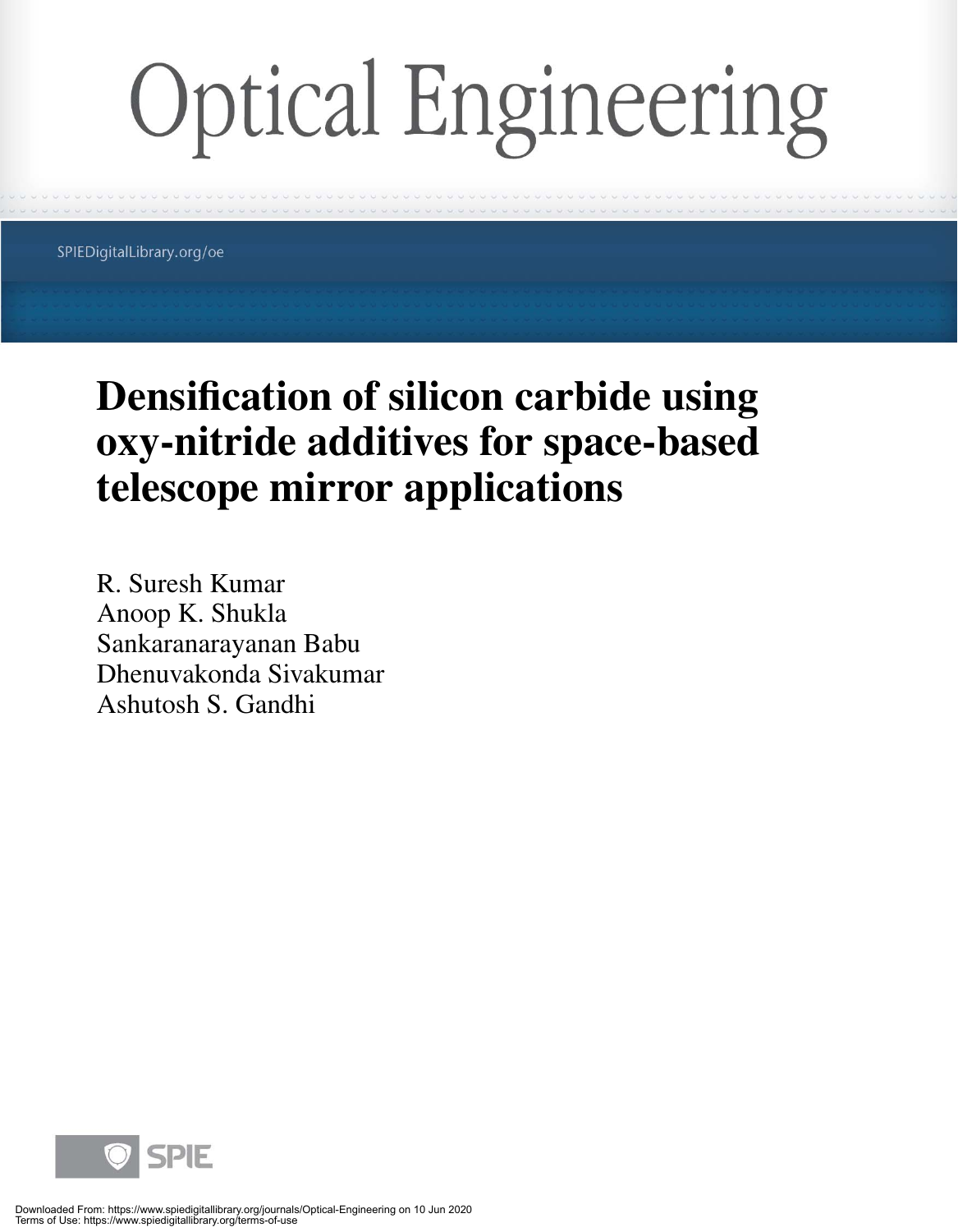## **Densification of silicon carbide using oxy-nitride additives for space-based telescope mirror applications**

**R. Suresh Kumar,a,b Anoop K. Shukla,<sup>a</sup>** Sankaranarayanan Babu,<sup>a</sup> Dhenuvakonda Sivakumar,<sup>a</sup> **and Ashutosh S. Gandhi<sup>b</sup>**

aVikram Sarabhai Space Centre, Materials & Metallurgy Group, Trivandrum, 695022, India

**bIndian Institute of Technology Madras, Department of** Metallurgical and Materials Engineering, Chennai, 600036, India

E-mail: surku007@yahoo.co.in

**Abstract.** Densification behavior of alpha silicon carbide (SiC) during vacuum hot pressing was studied up to 1900°C with sintering additives based on AIN and  $Y_2O_3$  in different proportions. Near theoretical density was obtained with a total sintering additive content of  $<$  4 vol.%. The microstructure of SiC sintered with  $AlN + Y_2O_3$  revealed fine equiaxed grains against the additional elongated grains exhibited by SiC sintered with AlN alone. The SiC having high density exhibited very good strength, elastic modulus, high thermal conductivity, low coefficient of thermal expansion and excellent polishability for telescope mirror applications. © 2011 Society of Photo-Optical Instrumentation Engineers (SPIE). [DOI: 10.1117/1.3610987]

Subject terms: silicon carbide; hot pressing; densification; thermal conductivity; mirror.

Paper 110487LR received May 5, 2011; revised manuscript received Jun. 2, 2011; accepted for publication Jun. 24, 2011; published online Jul. 27, 2011.

#### **1 Introduction**

Silicon carbide (SiC) is a key material for important technological applications including mirrors in space-based optics. Mirror blanks of SiC are produced either by a CVD process or by sintering the powder material. With CVD being a very slow and highly cumbersome process, powder processed blanks are more popular. The difficulty in sintering SiC to high density, due to its high covalency and low self-diffusion coefficient, is overcome by adding sintering additives. These additives can promote densification either in solid state or by the formation of a liquid phase. The solid state sintering process invented by Prochazka and Scanlan $<sup>1</sup>$  uses B and C</sup> as sintering additives, requiring a high processing temperature in the range of  $2100$  to  $2200^{\circ}$ C, which often results in excessive grain growth and poor fracture toughness. AlN, which forms a solid solution with SiC, is used as a sintering aid but a processing temperature of over  $2050^{\circ}$ C is required for full densification.[2](#page-3-1) Various researchers have successfully demonstrated the feasibility of processing SiC to near theoretical density through liquid phase sintering at temperatures below 2000<sup>o</sup>C using Al<sub>2</sub>O<sub>3</sub> (Ref. [3\)](#page-3-2), Al<sub>2</sub>O<sub>3</sub> + Y<sub>2</sub>O<sub>3</sub> (Ref. [4\)](#page-3-3), and  $AlN + Y_2O_3$  or rare earth oxides.<sup>5,[6](#page-3-5)</sup> However, most of them used sintering additives of 10 vol.% or more to achieve good densification. The use of a large quantity of sintering additives often compromises the fundamental properties of SiC, such as its thermal conductivity and creep resistance. For applications like space borne optical systems, where SiC is replacing beryllium and zerodur materials, processing conditions that result in a homogeneous microstructure with very high density are essential, while at the same time not significantly affecting the fundamental properties of the material. Densification of SiC with minimal addition of sintering aids can be considered an important objective in this direction. Perusing the literature, we found that the densification behavior of SiC at low sintering additive contents, while limiting the sintering temperature to  $1900\textdegree C$ , is not investigated adequately. We have studied the densification behavior of alpha SiC powders through hot pressing using AlN and  $\text{AlN} + \text{Y}_2\text{O}_3$  additives, whose total content was kept below 4 vol.%. Important properties of the processed SiC blanks for mirror application were evaluated and polishability to the required optical finish was demonstrated.

#### **2 Experimental**

#### **2.1** Material Preparation

Powder compacts were prepared from the commercially available alpha 6H-SiC powder (Saint Gobain, Sika FCP 13C,  $d_{50}$ -0.7μm) using AlN (H. C.Starck, Grade B,  $d_{50}$ - $4\mu$ m) and Y<sub>2</sub>O<sub>3</sub> (H. C. Starck, Grade B,  $d_{50}$ -2 $\mu$ m) as sintering additives in varying combinations as given in Table [1.](#page-2-0) The powder mixtures were wet milled using agate jars and balls in isopropanol in a planetary ball mill. The slurry was dried and processed into blanks by vacuum hot pressing in a graphite die assembly at 1900◦C under 28 MPa pressure.

#### **2.2** Characterization

These hot pressed materials were characterized for their density by the Archimedes method with water as the immersion medium and the phases by x-ray diffraction (XRD). Microstructural features were observed in a scanning electron microscope (SEM) by viewing the samples that were polished and etched using a boiling solution of  $K_3Fe(CN)_6$  $+$  KOH + H<sub>2</sub>O. SiC sintered to the highest density was tested for hardness and flexural strength in three point bending. Additionally, thermal conductivity, coefficient of thermal expansion, and elastic modulus were measured for this blank by the laser flash method, using a dilatometer and by pulse echo method, respectively.

#### **3 Results and Discussion**

The relative density of SiC obtained for each of the sintering additive systems is presented in Table [1.](#page-2-0) Among the three additive combinations studied, SiC sintered with AlN ("E1" in Table [1\)](#page-2-0) showed the lowest relative density of 88%. The AlN and  $Y_2O_3$  combination resulted in high relative densities of 98.2% and 99.6%, respectively, for the total additive content of 2.65 and 3.95 vol.% ("E3" and "E2," respectively, in Table [1\)](#page-2-0).

<sup>0091-3286/2011/\$25.00 © 2011</sup> SPIE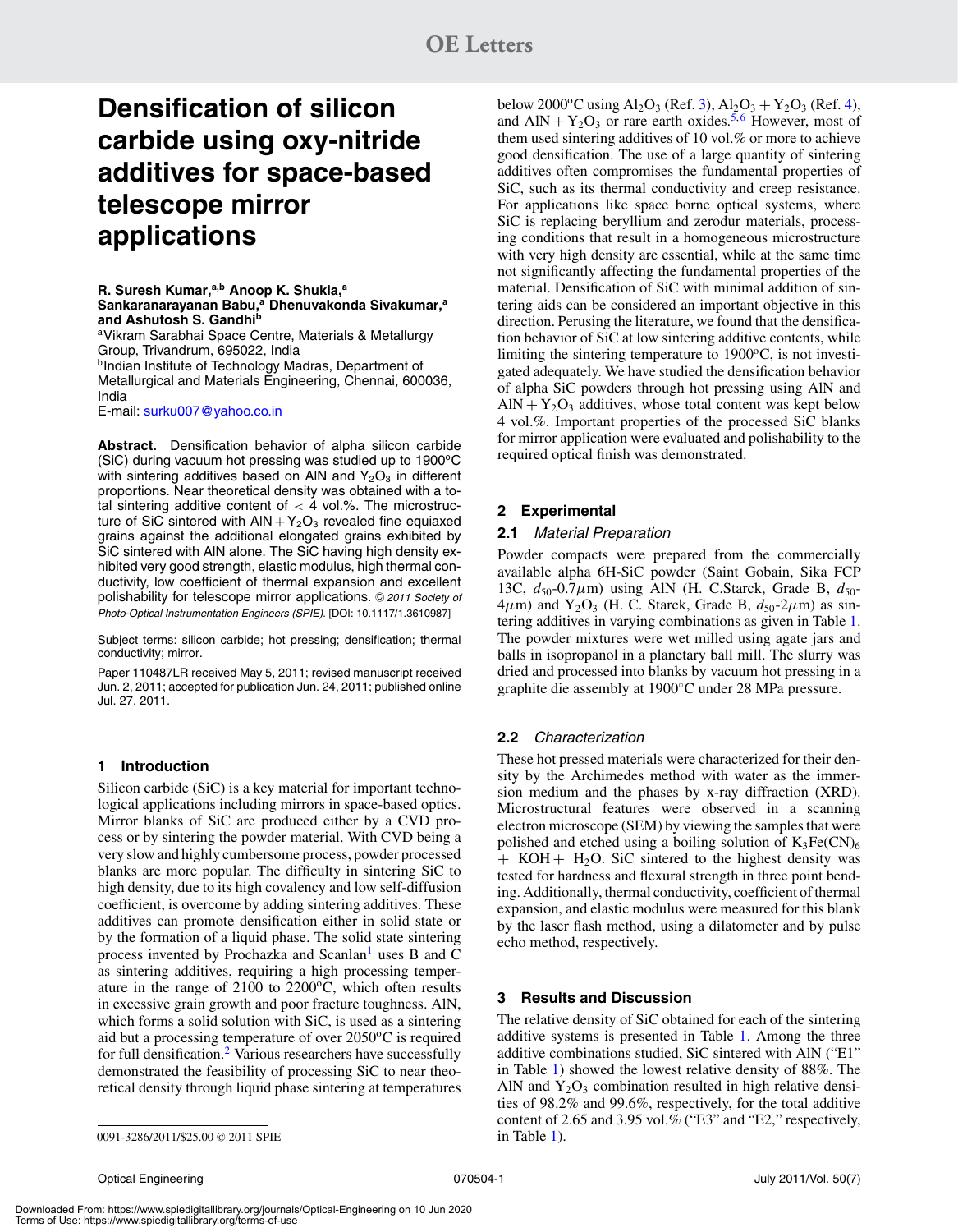### **OE Letters**

**Table 1** Silicon carbide compositions processed and the results.

<span id="page-2-0"></span>

| Id. no.        | Sintering<br>Temperature °C |            | Composition of powder mix (vol.%) | Relative density | Density of hot          |                          |
|----------------|-----------------------------|------------|-----------------------------------|------------------|-------------------------|--------------------------|
|                |                             | <b>SiC</b> | <b>AIN</b>                        | $Y_2O_3$         | of powder mix<br>(q/cc) | pressed blanks<br>$(\%)$ |
| E <sub>1</sub> | 1900                        | 97         | 3                                 |                  | 3.22                    | 88                       |
| E <sub>2</sub> | 1900                        | 96.05      | 2                                 | 1.95             | 3.25                    | 99.6                     |
| E <sub>3</sub> | 1900                        | 97         | 2                                 | 0.65             | 3.23                    | 98.2                     |

The densification of SiC with AlN occurs through the solid state sintering process. The silica layer present on the SiC particles affects the solid state sinterability of SiC. The reaction between SiC and  $SiO<sub>2</sub>$  (Ref. [7\)](#page-3-6), which is prevalent in the temperature regime of  $1500$  to  $1650^{\circ}$ C is utilized to overcome the effect of the oxide layer as per the following chemical reaction.

$$
SiC(s) + SiO2(s) \rightarrow SiO(g) + CO(g).
$$
 (1)

In the presence of vacuum the gaseous phases are removed effectively. Once the effect of the oxide layer is overcome, SiC and AlN come into direct contact, forming a solid solution at high temperatures. AlN activates SiC grain surfaces and increases the grain boundary diffusional kinetics thereby promoting densification.<sup>[2](#page-3-1)</sup>

In the case of the system containing  $AlN + Y_2O_3$ , sintering is achieved by the formation of a transient liquid phase between AlN and  $Y_2O_3$  followed by a solution reprecipita-tion mechanism.<sup>5,[6](#page-3-5)</sup> The densification was significant (99.6%) for the additive system with a total sintering additive content of 3.95 vol.%. We believe it is the first time that such a high density is achieved with the  $AIN-Y<sub>2</sub>O<sub>3</sub>$  sintering additive system at lower levels of total additive content  $(< 4$  vol.%) while processing under vacuum at  $1900^{\circ}$ C. Other researchers have reported this level of densification either through higher sintering additive content or sintering temperature as compared to what is reported here. $1-6$  $1-6$  The XRD results for the SiC compacts indicate the presence of the  $Y_{10}Al_2Si_3O_{18}N_4$ phase in SiC sintered with  $AlN + Y_2O_3$  in addition to 6H SiC phase. This phase is the product of the reaction between the sintering additives and remnant  $SiO<sub>2</sub>$  on the SiC particles, which get into the melt during the solution reprecipitation of SiC from the melt. On the other hand, SiC sintered with AlN exhibited 6H SiC phase along with weak peaks of 4H polymorph of SiC, which forms as a result of a SiC-AlN solid solution.The microstructural features of SiC processed with various sintering additives are shown in Fig. [1.](#page-2-1) While SiC sintered with AlN exhibits elongated grains in addition to equiaxed grains, SiC sintered with  $AlN + Y_2O_3$  additive exhibits uniform equiaxed microstructure.

From the mechanical and thermal properties summarized in Table [2,](#page-2-2) it can be observed that the material possesses the required properties for the mirror applications. The present

<span id="page-2-1"></span>

<span id="page-2-2"></span>**Fig. 1** Microstructure of SiC processed with different sintering aid systems: (a) 3 vol.% AlN and (b) 2 vol.% AlN  $+$  1.95 vol.% Y<sub>2</sub>O<sub>3</sub>.

| Hardness (GPa)   | Flexural strength,<br>(MPa) | Thermal<br>conductivity<br>(W/mK) | Linear coefficient of thermal<br>expansion between $-70^{\circ}$ C to<br>$300^{\circ}$ C (ppm/ $^{\circ}$ C) | Elastic<br>modulus<br>(GPa) |
|------------------|-----------------------------|-----------------------------------|--------------------------------------------------------------------------------------------------------------|-----------------------------|
| $24.56 \pm 0.62$ | $600 + 18$                  | $145 + 11$                        | $2.2 + 0.14$                                                                                                 | $405 + 10$                  |

**Table 2** Mechanical and thermal properties of the blank with the highest density.